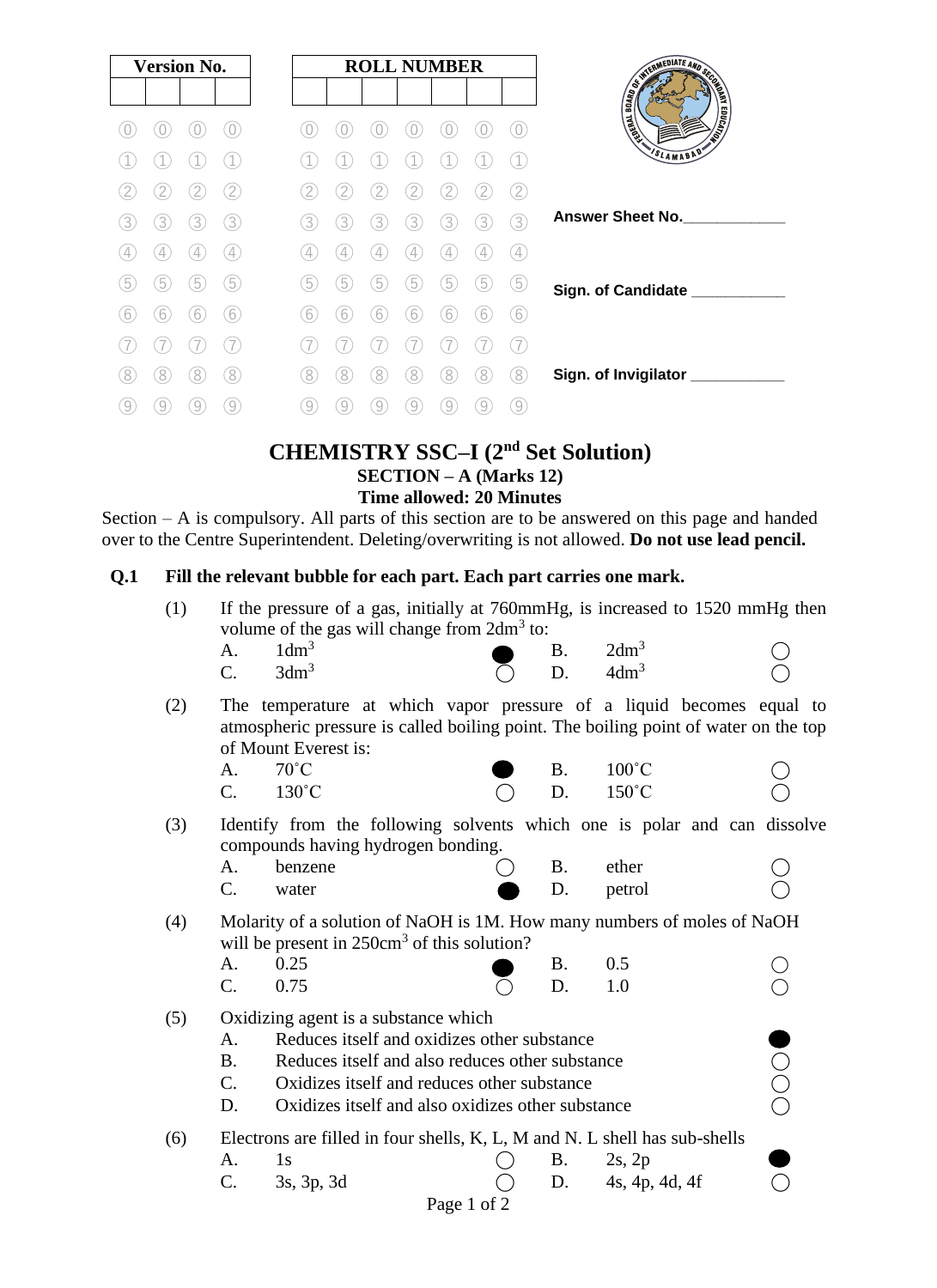- (7) Isotopes have same atomic number and different mass numbers. Which radioisotope is used for the diagnosis of tumor in the body?
	- A. Cobalt-60 B. Iodine-131  $C.$  Strontium-90  $O$  D. Phosphorus-30
- (8) Covalent bonds are formed by sharing of electron. Identify the covalent compound:

| $A. \hspace{1.5cm} CS_2$ |              | $\bullet$ B. Na <sub>2</sub> S |  | $\bigcirc$ |
|--------------------------|--------------|--------------------------------|--|------------|
|                          | $C.$ $CaCl2$ | $\bigcap$ D. LiBr              |  | $\bigcirc$ |

(9) Predict the group and period that shows electric configuration of X is  $3s^2$ ,  $3p^4$ . A. IIIA,  $6^{\text{th}}$  $B.$  IVA,  $3<sup>rd</sup>$ C. VA,  $4^{\text{th}}$ th  $\bigcirc$  D. VIA, 3<sup>rd</sup>

(10) Atoms react with each other. The following statements are correct **EXCEPT**:

- A. They want to complete valance shell  $\bigcirc$ <br>
B. They are short of electrons  $\bigcirc$ <br>
C. They want to attain stability  $\bigcirc$
- B. They are short of electrons
- C. They want to attain stability
- D. They want to disperse
- (11) Non-metals do not lose electrons easily. Predict which statement is correct about non-metals?
	-
	- A. They are malleable.  $\bigcirc$ <br>B. They are good conductor of heat.  $\bigcirc$ B. They are good conductor of heat.
	- C. They are poor conductor of electricity.
	- D. They are ductile.
- (12) A chemist performed an experiment to check the percent purity of a glucose  $C_6H_{12}O_6$  sample. Identify the branch of chemistry:

\_\_\_\_\_\_\_\_\_\_\_\_\_\_\_

- A. Biochemistry  $\bigcirc$  B. Analytical chemistry
- C. Industrial chemistry  $\bigcirc$  D. Organic chemistry  $\bigcirc$

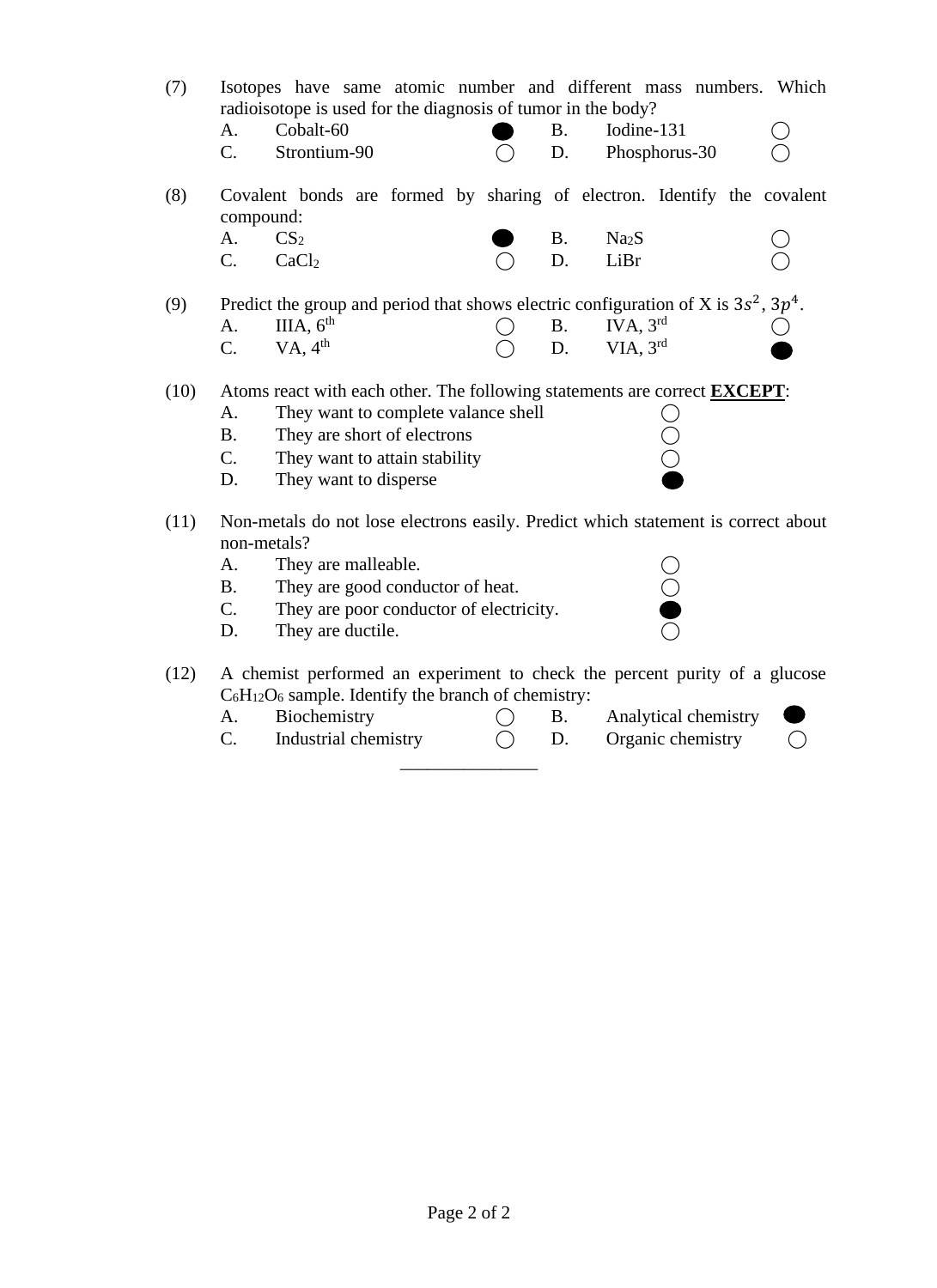

Federal Board SSC-I Examination Chemistry Model Question Paper (Curriculum 2006)

# Time allowed: 2.40 hours Total Marks: 53

Note: Answer any eleven parts from Section 'B' and attempt any two questions from Section 'C' on the separately provided answer book. Write your answers neatly and legibly.

# **SECTION – B** (Marks 33)

**Q.2** Attempt any **ELEVEN** parts from the following. All parts carry equal marks.

 $(11 \times 3 = 33)$ 

i. Calculate the number of H atoms in 20g of glucose  $(C_6H_{12}O_6)$ .

Ans.

Given Data Mass of glucose given  $= 20g$ Molar Mass of Glucose  $C_6H_{12}O_6 = 12 \times 6 + 1 \times 12 + 16 \times 6 = 180$  g/mol Number of H atoms  $=$ ? Number of molecules = mass in grams/ molar mass  $x$  N<sub>A</sub> Number of molecules = 20 g / 180 g/mol x 6.022 x  $10^{23}$ Number of molecules =  $0.668x\ 10^{23}$ 1 molecule of glucose contains = 12 hydrogen atom 0.668 x 10<sup>23</sup> molecules of glucose contains = 12x 0.668 x 10<sup>23</sup> = 8.02 x 10<sup>23</sup> atoms of hydrogen

ii. Describe relative atomic mass? Give an example.

Ans. The relative atomic mass of an element is defined as the average masses of the atom, as compared to 1/12th the mass of one-carbon atom.

The relative atomic masses of all the elements have been found with respect to the mass of an atom of C-12 isotope, which has been assigned a mass of exactly 12 (amu/atom or g/mol) by the International Union of Chemists as a standard. Relative atomic mass is a dimensionless physical quantity.

|  |    |           | ີ           |
|--|----|-----------|-------------|
|  | ₹ρ | Beryllium | 9.01218     |
|  |    | Nitrogen  | $\Lambda$ ( |

For example, relative atomic masses of some elements are following:

iii. Rutherford's atomic theory explains the atomic structure. What are the limitations of Rutherford's atomic theory?

Ans. Although the Rutherford atomic model was based on experimental observations, it failed to explain certain things which are mentioned as follows:

a. Rutherford proposed a planetary model of atom in which the electrons revolve around the nucleus in fixed paths called orbits. This is against the modern theories of Physics.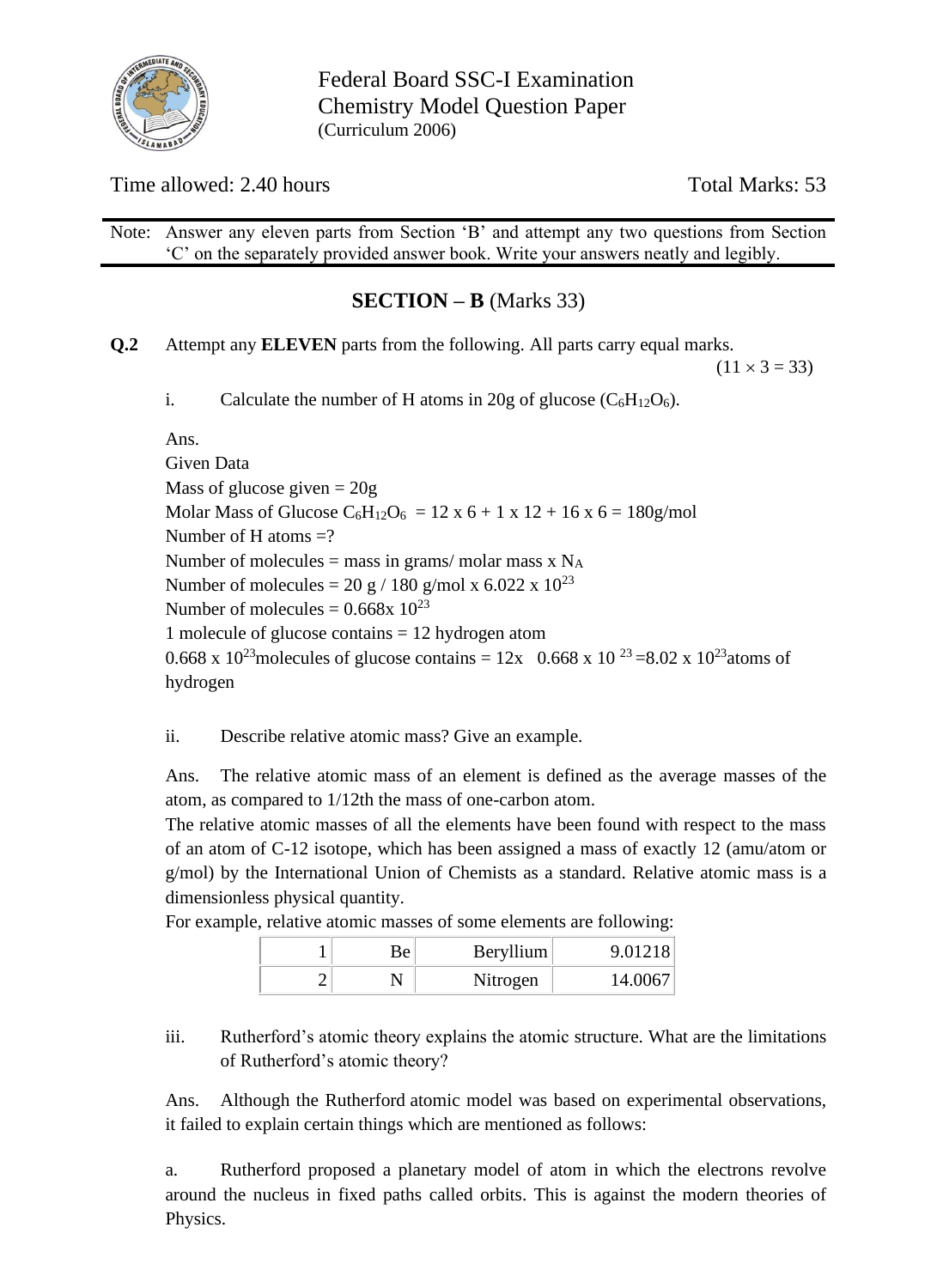b. This model of the atom also failed to explain the existence of discontinuous/ line spectrum in the atomic spectrum of hydrogen.

c. Rutherford model did not address the arrangement of electrons in an atom which made his theory incomplete.

iv. An element has atomic number 17. Predict the position of it in Periodic Table.

Ans. Atomic Number =  $17$ Electronic Configuration of the Element =  $1s^2$   $2s^2$   $2p^6$   $3s^2$   $3p^5$ Period =  $3<sup>rd</sup>$  $Group = VIIA$ 

v. Define shielding effect. Among (Li, Na) and (N, P) pairs which one has higher shielding effect?

Ans. Shielding effect is the phenomenon exhibited by the inner shell electrons by shielding the valence electrons from the attraction towards the nucleus of the atom.

Li and Na both are the elements of the same group, Na has higher shielding effect as compare to Li.

Similarly, in the pair of N and P, phosphorus has higher shielding effect as compare to N.

vi. Noble metals show very low reactivity.Enlist three properties of their inertness.

Ans.

i. Noble metals are those metals that resist corrosion and oxidation unlike other metals. Noble metals include gold, silver, palladium and platinum.

ii. Noble metals are the least reactive, so they are highly stable. They react only with Aqua Regia.

iii. They have least tendency to gain or lose electrons in order to fill their valence shells.

vii. Atoms are joined together by ionic or covalent bonds. Differentiate between ionic bond and covalent bond.

Ans.

| <b>Ionic Bond</b>                           | <b>Covalent Bond</b>                    |
|---------------------------------------------|-----------------------------------------|
| Ionic bond is the bond which is formed      | Covalent bond is the bond which is      |
| between a metal and a non-metal by          | formed by the mutual sharing valence    |
| complete transfer of valence electrons from | electrons between two non-metals.       |
| metals to the non-metal.                    |                                         |
| It is a very strong bond.                   | Covalent bond is also a strong bond but |
|                                             | weaker than ionic bond.                 |
| Ionic compounds react fast due to the ionic | Covalent compounds react slowly due to  |
| nature of the reactions.                    | the molecular nature of the reactions.  |
| Examples of ionic compounds:                | Examples of Covalent compound:          |
| NaCl, $MgSO4$ ,                             | H <sub>2</sub> O, NH <sub>3</sub>       |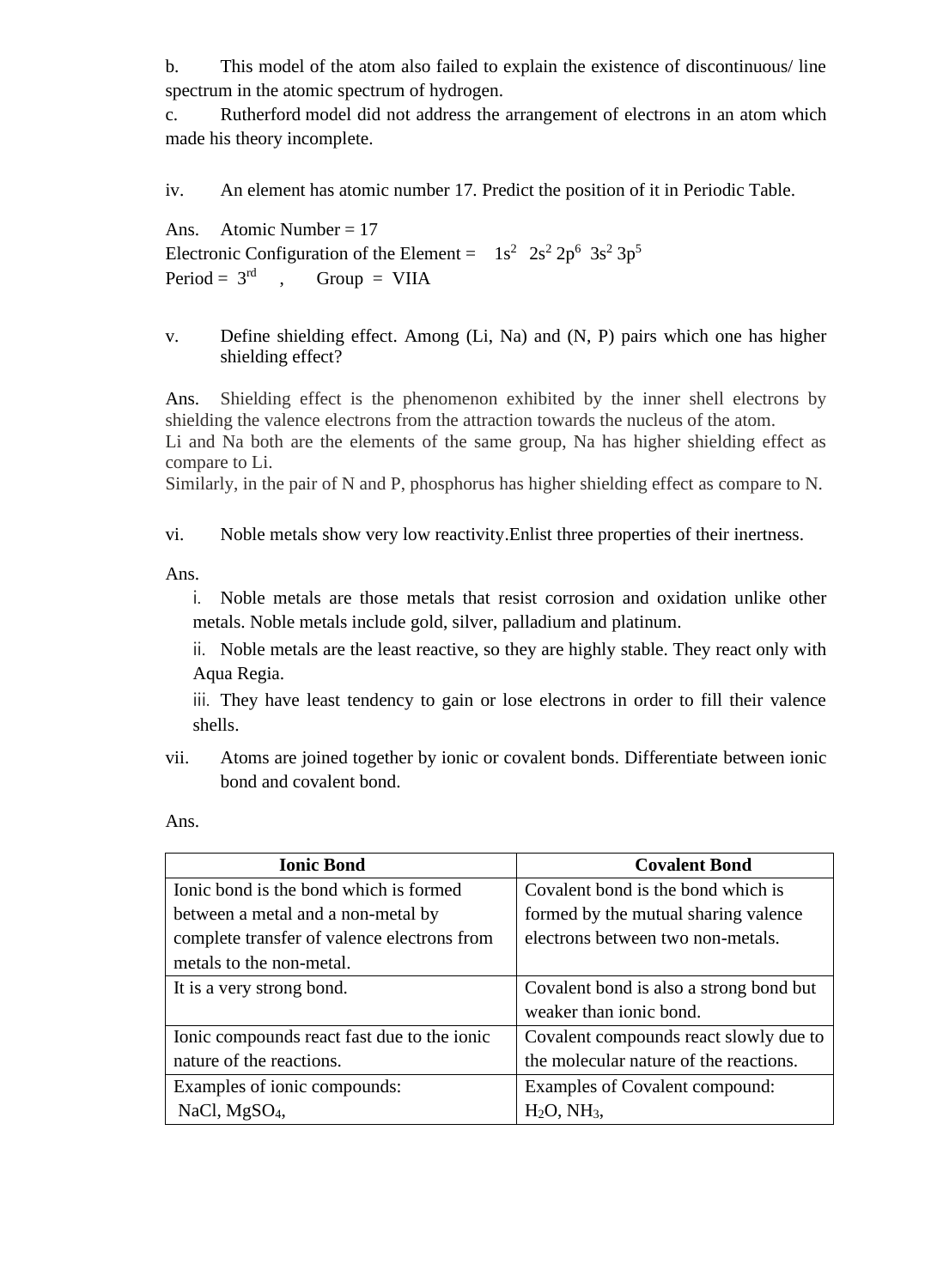viii. Differentiate between shell and subshell with an example.

Ans.

# **1. Shells:**

i. A shell is the pathway followed by electrons to revolve around the atomic nucleus.

ii. Each shell has a definite (fixed) energy; therefore, a shell is also called energy levels. The energy of the shell increases with increase in distance from the nucleus.

iii. Shells are based on the principle quantum numbers (n). Each shell has a fixed principle quantum number which is represented by 'n'. Thus, a shell may also be defined as a collection of subshells having n value  $= 1, 2, 3, 4, 5, 6$  and 7.

The maximum number of electrons possible in the first four energy levels is as under:

| Principle Quantum number<br>$(n=)$ | Shell     | Maximum Number of<br>Electrons |
|------------------------------------|-----------|--------------------------------|
|                                    | 1st Shell | 2                              |
|                                    | (K Shell) |                                |
| 2                                  | 2nd Shell | 8                              |
|                                    | (L Shell) |                                |
| 3                                  | 3rd Shell | 18                             |
|                                    | (M Shell) |                                |
|                                    | 4th Shell | 32                             |
|                                    | (N Shell) |                                |

# **2. Subshell:**

i. A subshell is the area in which electron moves within a shell. These are named according to the angular momentum quantum number. There are 4 major types of subshells that can be found in a shell. They are named as s, p, d, f.

ii. Subshells are also arranged according to the energy. At lower shells, the ascending order of the energy of subshells is as  $s$ <p<d<f.

| Sub-shells | Number of electrons         |
|------------|-----------------------------|
|            |                             |
| S          | $\mathcal{D}_{\mathcal{L}}$ |
|            |                             |
| p          | 6                           |
|            |                             |
| d          | 10                          |
|            |                             |
| f          | 14                          |
|            |                             |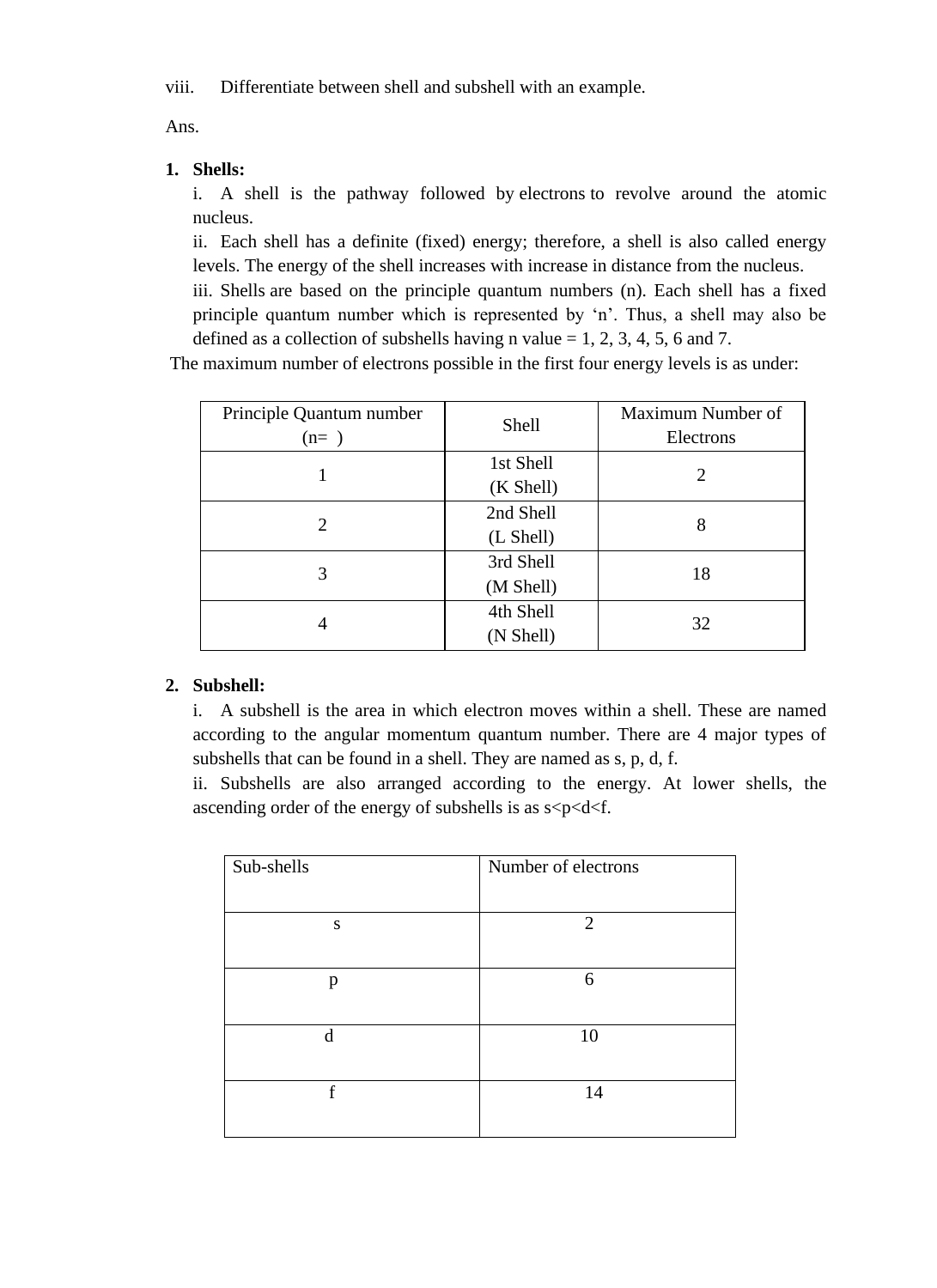ix. The forces that bind the atoms together in a molecule are called chemical bonds. Show covalent bonding with the help of dot and cross structure of HCN and CO2.

## Ans. **Representation of Covalent Bonding in HCN Molecule by cross and dot structures**



**Representation of Covalent Bonding in CO<sup>2</sup> Molecule by cross and dot structures**



x. Differentiate between amorphous solids and crystalline solids.

Ans.

## **1. Amorphous Solids**

The solids in which the constituent particles of matter are arranged in a random manner are called amorphous solids. It is a non-crystalline solid with no proper arrangement of atoms in the solid lattice. In other words, amorphous solids don't have certain organized arrangement of atoms and molecules. **Examples:** Plastics, Glass, Rubber, Metallic Glass, Polymers, Gel etc.

## **2. Crystalline Solids**

The solids in which the constituent particles of matter are arranged and organized in a specific manner are called Crystalline Solids. They have regular three dimensional arrangements of particles. **Examples:** Quartz, Calcite, Sugar, Mica, Diamonds etc.

xi. Define allotropy and give two examples.

Ans. Allotropy is the phenomenon of existence of the same element in more than one different physical (structural) form with same physical state.

The term allotropy refers to the elements which exhibit this property; for example carbon has two crystalline allotropic forms diamond and graphite.

Allotropes show different physical properties but almost similar chemical properties.

Swedish chemist Jons Jakob Berzelius proposed the concept of allotropy in 1841. The word **"allotropy"** comes from the Greek word *allotropia*, which means changeableness.

## **Examples of Allotropes**

**Carbon Allotropes: a.** Diamond b. Graphite **Phosphorus Allotropes: a.** White phosphorus b. Red phosphorus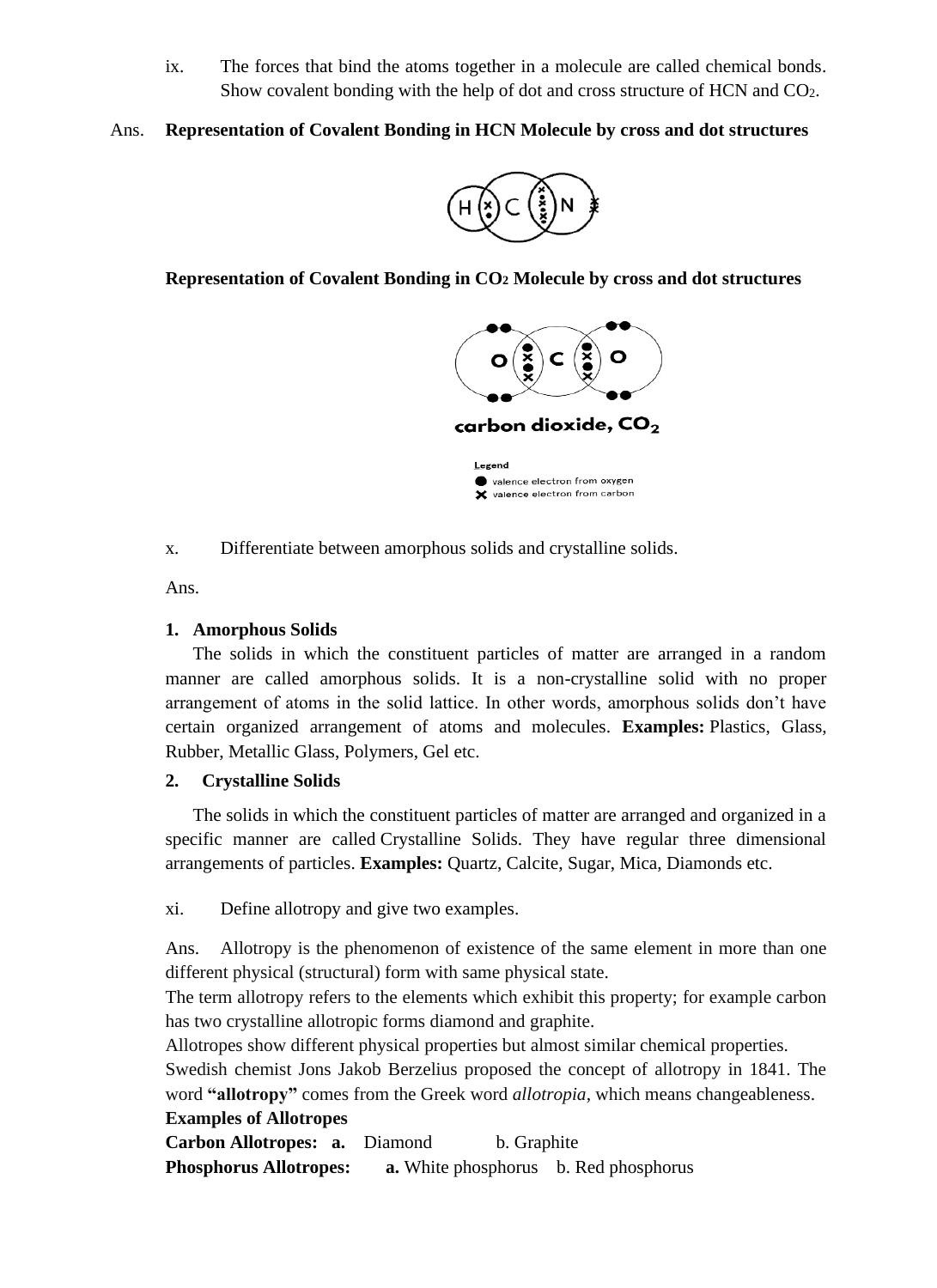xii. Electroplating is the process in which one metal is coated on another by electrolytic process. Briefly explain electroplating of chromium with reactions.

Ans. Since chromium does not adhere to surface of steel strongly hence steel is first plated with copper or nickel and then with chromium.

For electroplating of chromium, chromium metal is used as anode and chromium sulfate as an electrolyte in the electrolytic cell. A few drops of diluted sulfuric acid are added in the solution to prevent hydrolysis.

**Reactions:** The basic redox reaction which takes place during chromium plating is as under, in which Chromium atoms  $Cr<sup>0</sup>$  present in the anode get oxidized to Chromium ions while the Chromium ions  $Cr^{3}$  from the solution of chromium Sulphate get reduced by gaining three electrons from the cathode and deposit at the cathode.

| <b>At Anode:</b>   | $Cr^0 \rightarrow Cr^{+3} + 3e^-$ |
|--------------------|-----------------------------------|
| <b>At Cathode:</b> | $Cr^{+3}+3e^- \rightarrow Cr^0$   |

xiii. Define sublimation. Briefly explain with the help of example.

Ans. Sublimation is defined as the transition of a substance from its solid phase to the gaseous phase without changing into the liquid phase. This process is endothermic (heat absorbing). The phenomenon of sublimation is exhibited by a few solids only.

Examples: Ammonium chloride, Iodine, are sublime compounds.

xiv. Differentiate between electron affinity and electronegativity.

Ans.

#### **Electronegativity:**

The relative tendency of an atom in a molecule to attract the mutually shared pair of electrons (in a covalent bond) towards itself is known as electronegativity. It has no unit; it is measured in Pauling Scale.

#### **Electron Affinity:**

Electron affinity is defined as the energy change that occurs when an electron is added in the valence shell of an atom in its gaseous state. It is measured in KJ/mole.

xv. Identify oxidizing and reducing agents from the following equations.  $2NH_3+3CuO \rightarrow 3Cu+N_2+3H_2O$  $WO_3 + 3H_2 \rightarrow W + 3H_2O$ 

Ans.  $2NH_3+3CuO \rightarrow 3Cu+N_2+3H_2O$ 

Since NH<sup>3</sup> is losing H, so it is getting oxidized, therefore, it is reducing agent. CuO is losing oxygen and it is getting reduced, so it is the oxidizing agent.  $WO_3 + 3H_2 \rightarrow W + 3H_2O$ 

WO<sub>3</sub> is losing oxygen, therefore, it is getting reduced, hence it is oxidizing agent.  $H<sub>2</sub>$  is gaining oxygen and hence is oxidized and acts as reducing agent.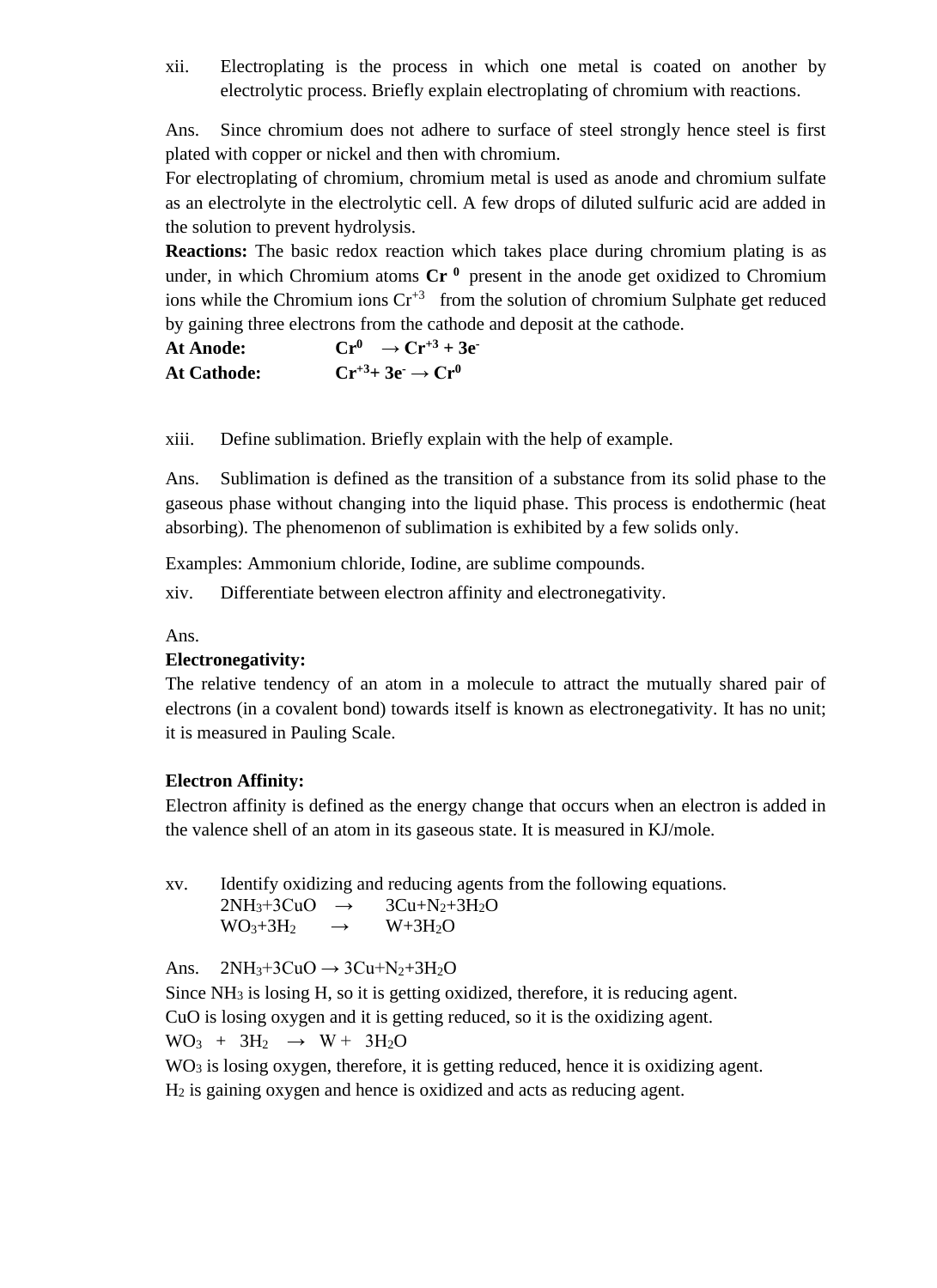# **SECTION – C** (Marks 20)

**Note:** Attempt any **TWO** questions. All questions carry equal marks.  $(2 \times 10 = 20)$ 

**Q.3** a. What is vapour pressure of liquid? How does vapour pressure vary with temperature at constant pressure? Show by graph.  $(3+2)$ 

#### Ans.

## **Vapour pressure:**

The vapor pressure of a liquid is the equilibrium pressure of a vapor above its liquid at a particular temperature.

#### **Relation of Vapour Pressure with Temperature:**

Vapour Pressure of a liquid increases with increase in temperature at constant pressure. This is because with increase in temperature liquid molecules gain kinetic energy and vaporize more quickly and hence number of vapours over the surface of liquid increase. As a result vapour pressure of liquid increases.



b. Systematic arrangement of elements in a table is called periodic table.Describe its important features. (5)

## Ans. **Main Features of Periodic Table:**

**Groups:** Each vertical column in the periodic table is called a group. Modern periodic table consists of 18 groups. Group IA to VIIIA are representative elements.

- i. Group IA is called alkali metals.
- ii. Group IIA is called alkaline earth metals.
- iii. Group VIIA is called halogens.
- iv. Group VIIIA is called noble gases.

**Periods:** The horizontal rows in the periodic table are called periods. There are seven periods in the periodic table.

First period is the smallest period which contains only two elements.

Second period and 3<sup>rd</sup> periods contain eight elements each.

Fourth and fifth periods contain eighteen elements each.

Sixth period is the largest period which contains 32 elements.

Seventh period is the incomplete period.

Blocks: Periodic Table is also divided into blocks.

s- Block: Elements having s-valence shell either completed or in the process of completion

p- Block: Elements having p-valence shell either completed or in the process of completion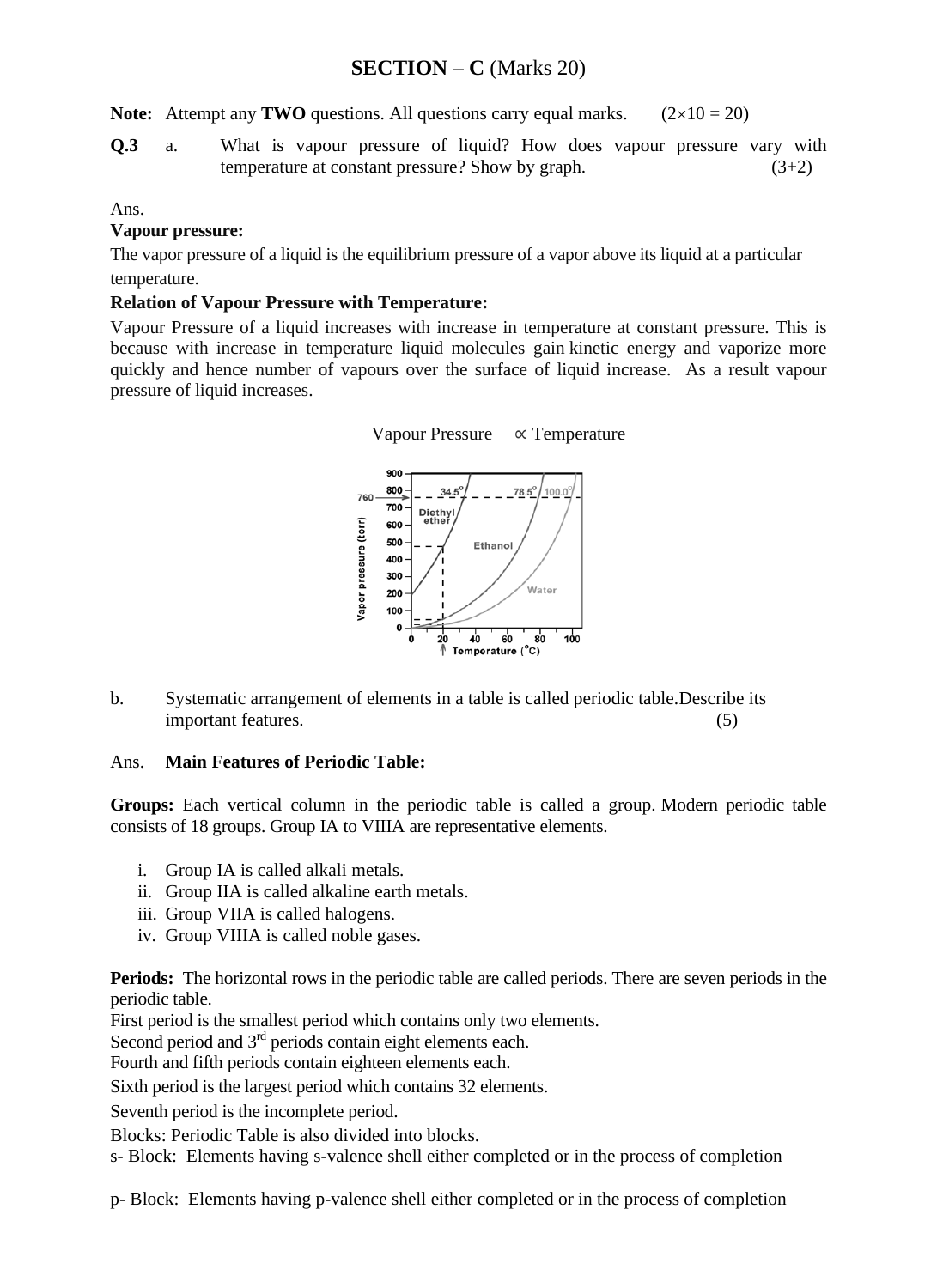d- Block: Elements having d-valence shell either completed or in the process of completion

- f- Block: Elements having f-valence shell either completed or in the process of completion
- **Q.4** a. Properties of compounds depend upon the nature of bond present in it.Illustrate the formation of ions in  $_{12}Mg^{24}$  and  $_{17}Cl^{35}$  by complete shell diagram. (6)
- Ans. For Mg:



For Cl:



 $Cl + Ie^- \rightarrow Cl^-$ 

b. Differentiate between compound and mixture and give one example of each. (4)

| <b>Mixture</b>                              |
|---------------------------------------------|
| Mixtures are substances that are formed by  |
| mixing of two or more substances.           |
|                                             |
| Mixtures are impure substances.             |
|                                             |
| A mixture can have a variable composition   |
| of the substances forming it.               |
|                                             |
| The substances forming mixture retain their |
| properties. Example: sand and water         |
|                                             |
|                                             |
|                                             |

**Q.5** a. A student obtained following data in an experiment at 20<sup>o</sup>C. (4) Prove Boyle's law by using given data:

| $P(\text{atm})$ | $V$ (cm <sup>3</sup> ) | P(atm) | $V$ (cm <sup>3</sup> ) |
|-----------------|------------------------|--------|------------------------|
| 0.350           | 0.707                  | 0.951  | 0.261                  |
| 0.551           | 0.450                  | 1.210  | 0.205                  |
| 0.762           | 0.320                  | 1.521  | 0.163                  |